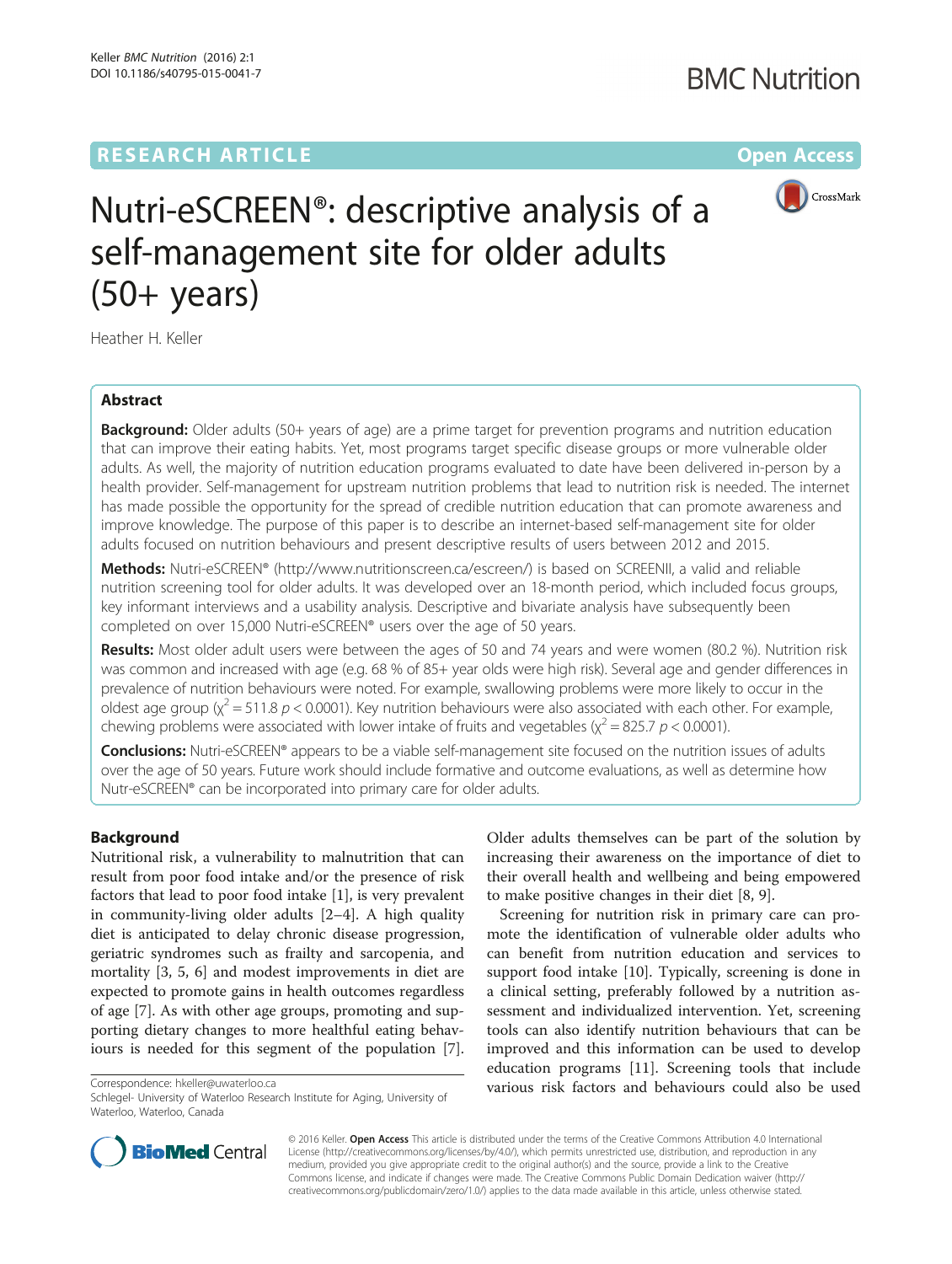for self-management, which is strongly advocated to promote individual health [\[9\]](#page-8-0).

Nutrition education can improve the diet of older adults [[6, 12\]](#page-8-0). Most research to date has been focused on a health provider, in-person delivery model that is limited in its reach. These efforts are commonly focused on the most vulnerable or those with specific disease conditions such as diabetes [[12](#page-8-0)]. Technology may be one mechanism for reaching a broader group and especially those between the ages of 50 and 75 years of age, who may have upstream risk factors that impair food intake and can lead to malnutrition over time. A recent systematic review identified that although selfmanagement of chronic conditions is growing, only 5 % of evaluated programs were 'pure self-management', meaning that a health professional was not directly involved in the intervention [[13\]](#page-8-0).

Learning about diet through interactive electronic media is an innovation that is gaining acceptance [\[9](#page-8-0), [14](#page-8-0)] and could support self-management for upstream, nutrition risk behaviours. A recent systematic review found that e-learning focuses on a variety of topics, such as losing/maintaining weight, but only one of the 43 studies was directed specifically to older adults (>60 yrs) [\[9](#page-8-0)]. The internet has the capacity to reach a geographically diverse audience and can thus be a valuable resource for health promotion, but more research on the best use of this modality for credible health education is needed [[14\]](#page-8-0). Internet applications to support health behavior change for specific disease conditions exist, but few are targeted specially to the older adult and their specific nutrition behaviours and challenges (e.g. cooking for one). The purposes of this paper are to: a) describe the development of Nutri-eSCREEN®, an internet application designed for those 50 years of age or more, that raises awareness and educates the user with tailored messages, and b) provide descriptive results of Nutri-eSCREEN users between June 2012- May 2015, focusing on their demographic and nutrition risk profiles.

#### Methods

#### Development of Nutri-eSCREEN®

Nutri-eSCREEN® is an internet version of SCREENII (Seniors in the Community Risk Evaluation for Eating and Nutrition, Version II), a valid and reliable nutrition screening tool for adults aged 50+ [\[15, 16\]](#page-8-0). In addition to the original SCREENII questions, the Nutri-eSCREEN internet site also offers the opportunity for selfmanagement by providing individualized guidance and feedback to users based on how they answered these questions. SCREENII was specifically developed to be self-administered and to include upstream behaviours such as consumption of fruits and vegetables and fluid intake, while also identifying common risk factors

known to influence food intake in this segment of the population (e.g. swallowing problems, grocery shopping or cooking difficulty, eating alone). SCREEN II has 16 questions that receive a score, with a total score range of 0-64. Each question has response options with scores of 0 to 4. Lower scores indicate increased nutrition problems or risk. Different cut-points for nutrition risk have been suggested for SCREEN II [[16](#page-8-0)]: low risk (score <54), high risk  $(<50)$  and very high risk  $(<45)$ . Implementation research with SCREEN identified that older adults were interested in seeing if their eating habits were comparable to guidelines such as Canada's Food Guide and wanted educational material to help them improve their eating habits and diet [[17\]](#page-8-0). This knowledge and the use of behaviour change theory (specifically the Health Belief Model, COM-B) [\[18, 19](#page-8-0)] resulted in the development of Nutri-eSCREEN® designed as a self-management platform for nutrition risk in those over the age of 50 years. Specific aspects of the Health Belief Model incorporated into Nutri-eSCREEN are: a) perceived susceptibility to poor nutrition; participants are given information on 'how they are doing well' and 'where they need to improve' and b) perceived benefits; educational material outlines the benefits of improved eating habits. The COM-B model identifies that behaviour is influenced by capability (e.g. knowledge, skills), opportunity (e.g. resources, interpersonal support), and motivation (e.g. behaviour seen as a good thing, emotional reactions to behaviour). The tailored messages provided to respondents are designed to increase knowledge, help participants to identify opportunities that support behaviour change, and see the improvement in their eating habits as positive and feasible. Linkages in the site to recipes and other materials help users to develop skills.

A rigorous development process was undertaken over an 18-month period. The first step in this process was to conduct focus groups with diverse older adults (rural, francophone, urban, low income) to determine interest and expectations for an internet platform. Focus groups were digitally recorded and underwent qualitative content analysis [[20\]](#page-8-0) to identify key areas for consideration in building the platform. Barriers to the use of such a site and considerations for format and function was also ascertained from older adults participating in these four focus groups ( $n = 29$  participants: Grp 1  $n = 6$ , 1 M; Grp 2  $n = 5$ , 3 M; Grp 3  $n = 11$ , 1 M; Grp 4  $n = 7$ , 0 M). Informants indicated that a self-management site like Nutri-eSCREEN® would be useful to many older adults. In addition to communications, such as email, health information and recipes were voiced as primary reasons why these older adults searched and used the internet. Examples of key functional considerations were font, keeping pages uncluttered, and being aware that many older adults may not have a printer, even if they do have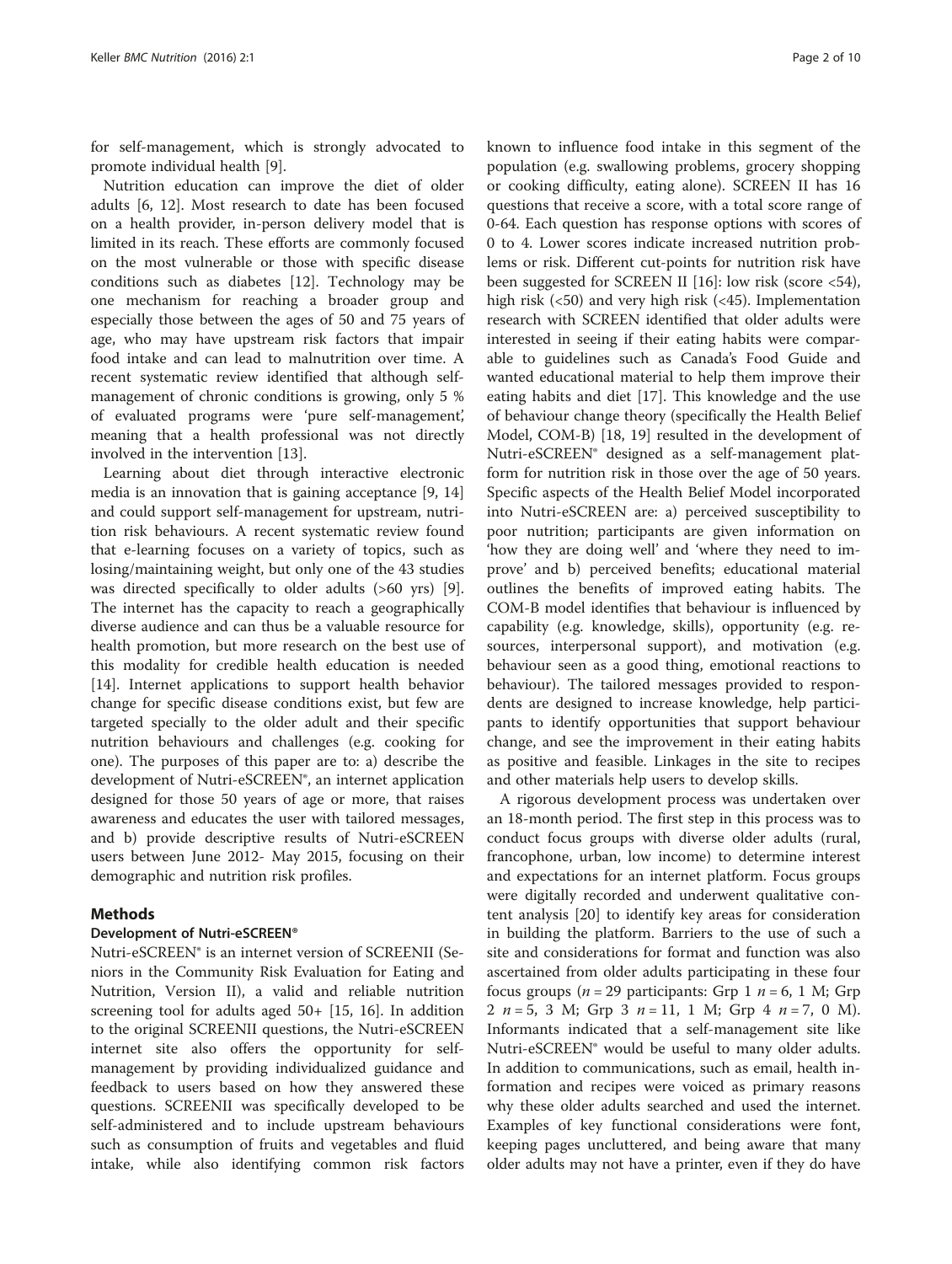a personal computer. Other considerations were: credibility of material, maintaining privacy and providing information in short, focused messages. Prior research suggests that professional bodies, universities, and governments are considered as credible bodies for health information [[21\]](#page-8-0). As such, Nutri-eSCREEN® was built in collaboration with Dietitians of Canada and EatRight Ontario.

Subsequent to these focus groups, an advisory group was established to guide the development of NutrieSCREEN®. This group consisted of public health nutritionists and experts in health communications  $(n = 5)$ and three older adults who had extensive experience in internet communications. Next, ten key informants ( $n =$ 4 Male) who had developed internet platforms or had experience educating the public using the internet were also interviewed with a semi-structured questionnaire to gain their insights and learn from their experiences. Content analysis of digitally recorded individual interviews identified that principles of design echoed the comments of the older adults who had participated in focus groups. Examples of further considerations for developing Nutri-eSCREEN® gleaned from interviews were: in-person follow-up post screening if the older adult so desired; tracking of functionality and use of the site by seniors (e.g. how long it takes to complete the questions); promoting accessibility through visual cues, font, page style etc.; use of personalized, motivating messages; and making it easy for users to make diet changes by linking results to recipes and other relevant online content. These findings are consistent with prior work on development of high quality health information internet sites [[14, 22](#page-8-0)].

With the assistance of the older adult advisors, a prototype platform was developed. Three draft versions of the prototype were developed. The final draft was tested for usability with 46 older adults who had a range of computer (use per week:  $n = 16$  never;  $n = 4, < 1$  hr/ wk; $n = 6$ , 1-3 hrs/wk;  $n = 12$ , 4-15 hrs/wk;  $n = 8$ , 15 + hrs/ wk; ) and internet experience (searches per week:  $n = 7$ , never;  $n = 7$ , <1/wk;  $n = 13$ , 2-9/wk;  $n = 2$ , 10-20/wk) including a group of low income seniors  $(n = 7)$  with limited to no experience. As they moved through each page of the site, they described what they were thinking about when they interacted with the webpage [[23\]](#page-8-0). Usability analysis was conducted in an iterative manner; ideas and suggestions from prior participants were asked of subsequent ones to determine if these modifications would be an improvement. These suggestions were recorded in hard-copy by the two assessors. Results post each interview were reviewed among the team to identify those suggested changes worth pursuing with subsequent participants. The primary focus of usability analysis was to identify challenges in functionality of the site; for

example the size of the radial buttons and challenges posed by using a mouse to click on these buttons. Older adults were also asked specific questions to determine their perceptions of the look and feel of key aspects of the site. These seniors also completed the paper version of SCREENII approximately two-weeks prior to assess the inter-modal reliability of the internet platform.

The internet platform was found to be highly reliable  $(ICC = 0.89$  for average measures 95 % CI 0.80, 0.94; F test significant at  $p < 0.0001$ ) with the paper form of SCREENII and the results of this usability testing were used to improve and finalize the platform. For example, font was made larger and bolding removed in some areas to promote readability and the SCREENII score was removed, as this was not readily interpretable or meaningful to the older adult users. Prior work with older adults, identified that 'risk' terminology was not well understood and could be inflammatory [\[24](#page-8-0)]. Thus with the removal of the score, concepts of 'where you are doing well' and 'where you can improve' were used to build the tailored messaging. Tailored messages were developed by the health professional advisory team and a clear language consultant wrote and revised these messages. Messages were focused on building capability, identifying opportunity for supporting the behaviour, and motivating the participants to change key behaviours identified by the questions as needing improvement. Older adult advisors were involved in all aspects of redesign until completion. Nutri-eSCREEN® was launched as a useable platform in January 2012. Data from users is stored in aggregated spreadsheets on a secure server managed by Dietitians of Canada. In addition to the SCREENII questions, users provide their profile (age, gender, location, how heard about the site). As the site is linked to EatRight Ontario, users from Ontario have access to a dial-a-dietitian service for follow-up. Ethics clearance for the descriptive analysis of NutrieSCREEN® presented here was provided by a University of Waterloo ethics board.

#### Descriptive analysis

A three-year period from June 1, 2012- May 31, 2015 was chosen to complete a descriptive analysis of the Nutri-eSCREEN® and its participants. The purpose of this analysis was to characterize users (e.g. age, gender), including their self-reported nutrition behaviours based on the results from the SCREENII questions embedded within the Nutri-eSCREEN<sup>®</sup> platform. Frequencies and mean (+/-SD) are provided. Associations between SCREENII items and demographic characteristics of users were also completed using Chi square and Student's t-test to examine associations and make group comparisons. Associations beyond gender and age group comparisons were also examined where theoretical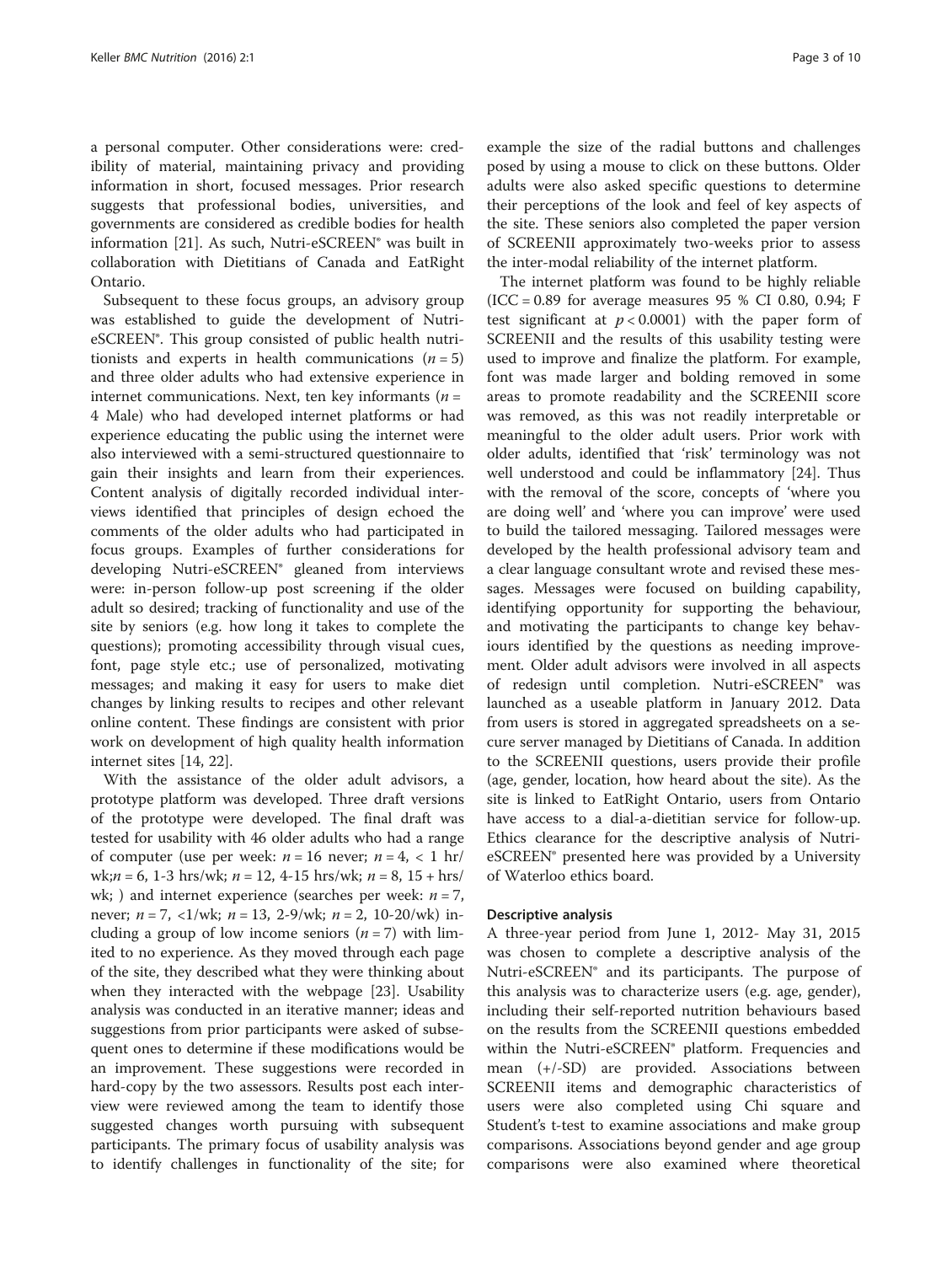relationships were believed to exist, such as difficulty chewing being associated with reported lower meat and alternatives intake. As anyone can use the internet site, any users who identified that they were less than 50 years of age were excluded from this analysis. Due to the large number of users and to avoid the identification of spurious associations, statistical significance for associations and group comparisons was only noted when the p value was <0.0001.

#### Results

During the three-year period examined there were 23,193 visits to Nutri-eSCREEN®. A third of these users self-identified their age to be less than 50, resulting in a total of 15,545 over the age of 50 years used in this analysis. Descriptive results are provided in Table 1. Of these older adults, 93.2 % were first time users; there was no statistically significant difference in first time use by age group, but men were more likely to be first time

Table 1 Characteristics of Nutri-eSCREEN® users over the age 50 years ( $n = 15,545$ )

| Characteristic                | n     | % of Total |
|-------------------------------|-------|------------|
| Gender:                       |       |            |
| Male                          | 3077  | 19.8       |
| Female                        | 12468 | 80.2       |
| Age group (years):            |       |            |
| 50-64                         | 9486  | 61.0       |
| 65-74                         | 4084  | 26.3       |
| 75-84                         | 1535  | 9.9        |
| $85+$                         | 440   | 2.8        |
| Region live in:               |       |            |
| Canada                        | 14626 | 94.1       |
| Ontario                       | 10875 | 70         |
| <b>British Columbia</b>       | 1171  | 7.5        |
| Alberta                       | 709   | 4.6        |
| Quebec                        | 577   | 3.7        |
| Other Canadian Provinces      | 1294  | 8.3        |
| <b>United States</b>          | 211   | 1.4        |
| United Kingdom                | 106   | 0.7        |
| Australia                     | 70    | 0.50       |
| New Zealand                   | 148   | 1.0        |
| Other                         | 384   | 2.5        |
| How found out about the site: |       |            |
| Friend                        | 938   | 6.0        |
| Health professional           | 2652  | 17.1       |
| Internet search               | 5153  | 33.1       |
| Advertising                   | 3197  | 20.6       |
| Other                         | 3605  | 23.2       |

users as compared to women (96.6 % vs. 92.4 %  $\chi^2$  = 66.7  $p < 0.0001$ ). The most common referral source for NutrieSCREEN® reported was an internet search (33.1 %). There was a statistically significant association ( $\chi^2$  = 301.6  $p < 0.0001$ ) between referral source and age group. With increasing age, users were more likely to report a friend (e.g., 85+ yrs, 14.5 %) or a health professional (85 + yrs, 32.3 %) and a smaller proportion reported using an internet search (50-64 yrs 34.7 % vs. 85+ yrs 25.7 %) or advertising (50-64 yrs, 21.3 % vs. 85+ yrs 9.1 %) to find out about the Nutri-eSCREEN® site. There was also a significant association between gender and referral source  $(\chi^2 = 63.7 \, p < 0.0001)$ , where women were more likely to be referred by a health professional than men (17.7 % vs. 14.5 %) and men more likely to report seeing advertising for the site than women (24.7 % vs. 19.6 %).

On average, users required 400 seconds (~6.5 minutes) to complete the screening tool and 7.9 % used help buttons to support the completion of questions. Almost all participants reviewed results pages on where they were doing well (88 %) and where they could improve (87.2 %), however only 3.6 % printed and 2.15 % used email to retain their results. Although almost all reviewed their results, only 10.5 % went to a resource page and only 8.7 % clicked on a specific resource link.

The mean Nutri-eSCREEN® score was 45.4 (SD 8.3; range 0-64) with no statistical difference by gender. However, as a user became older, mean scores decreased for each age group with those reporting being 85+ years of age, having the lowest mean score of 37.3 (SD 12.4). Prevalence in the very high risk category was 39.9 % and there was an age gradient noted with 68 % of those over the age of 85 years being very high risk; these differences by age were statistically significant (Nutri-eSCREEN® score < 54  $\chi^2$  = 45.4  $p$  < 0.0001; < 50  $\chi^2$  = 101.4  $p$  <  $0.0001$ ; < 45  $\chi^2$  = 257.6  $p$  < 0.0001).

Age and gender comparisons for each SCREENII item embedded into Nutri-eSCREEN® are provided in Table [2](#page-4-0). Several age differences were statistically significant. For example, those aged 50-64 years were more likely to report a weight gain, while those over the age of 75 years reported a weight loss in the prior six months  $(x^2 =$ 495.1  $p < 0.0001$ ). Younger age groups were more likely to be trying to change their weight ( $\chi^2$  = 530.94 *p* < 0.0001) or thought they were too heavy ( $\chi^2$  = 1098.2 p < 0.0001) as compared to older adults, who were more likely to see themselves as just right or underweight, especially for the 85 and above age group. Unintentional weight change was reported at 31 % in those over the age of 85 years. Key eating behaviours were different as well by age with older groups more likely to skip meals  $(\chi^2 = 77.3 \ p < 0.0001)$ , eat alone  $(\chi^2 = 449.8 \ p < 0.0001)$ and have cooking  $(\chi^2 = 816.2 \, p < 0.0001)$  and shopping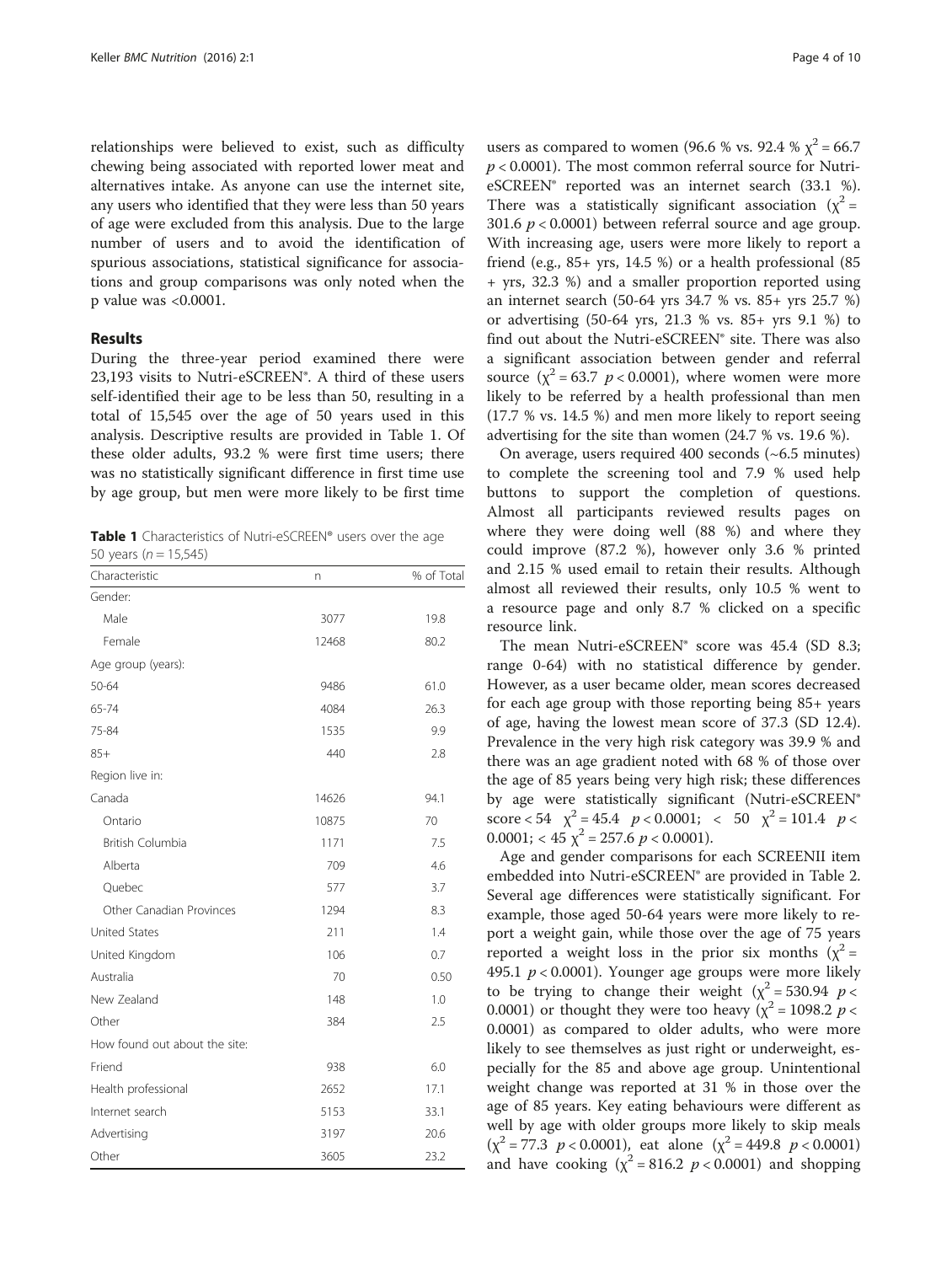<span id="page-4-0"></span>**Table 2** Proportions of Nutri-eSCREEN® Items and Comparisons by Age and Gender ( $n = 15,545$ )

| Item                    | Total          | ------------<br>Male<br>$(n = 3077)$ | ה הם שפי<br>Female<br>$(n = 12468)$ | 50-64 yrs<br>$(n = 9468)$ | 65-74 yrs<br>$(n = 4084)$ | 75-84 yrs<br>$(n = 1535)$ | $85+$ yrs<br>$(n = 440)$ |
|-------------------------|----------------|--------------------------------------|-------------------------------------|---------------------------|---------------------------|---------------------------|--------------------------|
|                         | Proportion (%) |                                      |                                     |                           |                           |                           |                          |
| Weight                  |                |                                      |                                     |                           |                           |                           |                          |
| Gain 10+ pounds         | 8.7            | $7.1*$                               | 9.0                                 | 9.8#                      | 8.2                       | 3.8                       | 5.2                      |
| Gain 6-10               | 9.7            | 7.1                                  | 10.3                                | 11.2                      | 8.0                       | 6.0                       | 3.4                      |
| Gain 5                  | 12.2           | 9.6                                  | 12.9                                | 13.5                      | 11.9                      | 7.6                       | 3.4                      |
| Stayed same             | 47.1           | 49.8                                 | 46.4                                | 46.2                      | 48.8                      | 49.4                      | 41.6                     |
| Lost 5                  | 7.3            | 8.5                                  | 7.0                                 | 6.4                       | 7.7                       | 9.7                       | 13.6                     |
| Lost 6-10               | 6.8            | 7.7                                  | 6.5                                 | 5.6                       | 7.0                       | 12.0                      | 10.9                     |
| Lost 10+ pounds         | 6.3            | 8.1                                  | 5.9                                 | 5.5                       | 6.5                       | 8.2                       | 15.5                     |
| Don't know weight       | 2.0            | 2.1                                  | 2.0                                 | 1.6                       | 1.9                       | 3.4                       | 6.4                      |
| Trying to change weight |                |                                      |                                     |                           |                           |                           |                          |
| Yes                     | 48.4           | $41.3*$                              | 50.1                                | 52.7#                     | 48.1                      | 31.8                      | 15.2                     |
| No                      | 40.0           | 48.4                                 | 38.0                                | 36.9                      | 41.9                      | 50.4                      | 53.6                     |
| No but changed anyway   | 11.6           | 10.3                                 | 11.9                                | 10.3                      | 10.0                      | 17.8                      | 31.1                     |
| Weight Perception       |                |                                      |                                     |                           |                           |                           |                          |
| More than want          | 70.8           | $63.9*$                              | 72.5                                | 75.7#                     | 71.5                      | 49.5                      | 30.5                     |
| Just right              | 21.9           | 25.9                                 | 21.0                                | 19.5                      | 21.9                      | 33.0                      | 36.4                     |
| Less than want          | 7.3            | 10.2                                 | 6.6                                 | 4.7                       | 6.5                       | 17.5                      | 33.2                     |
| Skip Meals              |                |                                      |                                     |                           |                           |                           |                          |
| Never/rarely            | 59.9           | $56.0*$                              | 60.9                                | 60.6#                     | 60.8                      | 57.4                      | 45.7                     |
| Sometimes               | 29.3           | 31.1                                 | 28.8                                | 28.7                      | 29.6                      | 30.8                      | 33.4                     |
| Often                   | 5.6            | 7.4                                  | 5.2                                 | 5.6                       | 5.1                       | 6.2                       | 9.1                      |
| Almost everyday         | 5.2            | 5.5                                  | 5.1                                 | 5.1                       | 4.5                       | 5.6                       | 11.8                     |
| Limiting foods          |                |                                      |                                     |                           |                           |                           |                          |
| Eat most foods          | 47.3           | $46.5*$                              | 47.5                                | 46.7                      | 48.2                      | 49.8                      | 43.4                     |
| Some/manage             | 38.0           | 41.4                                 | 37.2                                | 38.5                      | 37.8                      | 36.4                      | 35.2                     |
| Some/difficult          | 14.7           | 12.1                                 | 15.4                                | 14.8                      | 14.0                      | 13.9                      | 21.4                     |
| Appetite                |                |                                      |                                     |                           |                           |                           |                          |
| Very good               | 43.7           | 42.8                                 | 43.9                                | 47.3#                     | 42.9                      | 30.3                      | 18.6                     |
| Good                    | 43.7           | 45.0                                 | 43.4                                | 43.9                      | 44.9                      | 41.9                      | 34.1                     |
| Fair                    | 10.1           | 9.7                                  | 10.2                                | 7.5                       | 10.2                      | 20.5                      | 29.1                     |
| Poor                    | $2.5\,$        | $2.5\,$                              | 2.5                                 | 1.3                       | 1.9                       | 7.4                       | 18.2                     |
| Fruit/ Vegetable        |                |                                      |                                     |                           |                           |                           |                          |
| $5 +/day$               | 32.1           | $25.9*$                              | 33.6                                | 33.8#                     | 32.6                      | 24.3                      | 15.9                     |
| $\overline{4}$          | 23.5           | 20.6                                 | 24.2                                | 23.8                      | 22.6                      | 24.3                      | 20.0                     |
| $\mathsf 3$             | 22.8           | 24.0                                 | 22.5                                | 21.9                      | 23.0                      | 26.0                      | 27.5                     |
| $\overline{2}$          | 13.2           | 16.9                                 | 12.3                                | 12.4                      | 13.8                      | 15.6                      | 17.7                     |
| $<$ 2 /day              | 8.5            | 12.5                                 | 7.5                                 | $8.0\,$                   | $8.0\,$                   | 9.8                       | 18.9                     |
| Meat/alternatives       |                |                                      |                                     |                           |                           |                           |                          |
| 2+ per day              | 25.9           | $23.3*$                              | 26.5                                | 29.5#                     | 21.7                      | 16.7                      | 17.3                     |
| $1 - 2$                 | 40.0           | 38.1                                 | 40.5                                | 39.9                      | 41.4                      | 39.3                      | 32.0                     |
| 1                       | 26.0           | 28.0                                 | 25.4                                | 23.2                      | 28.6                      | 33.8                      | 34.1                     |
| <1 per day              | 8.2            | 10.5                                 | $7.6\,$                             | 7.4                       | 8.3                       | 10.2                      | 16.6                     |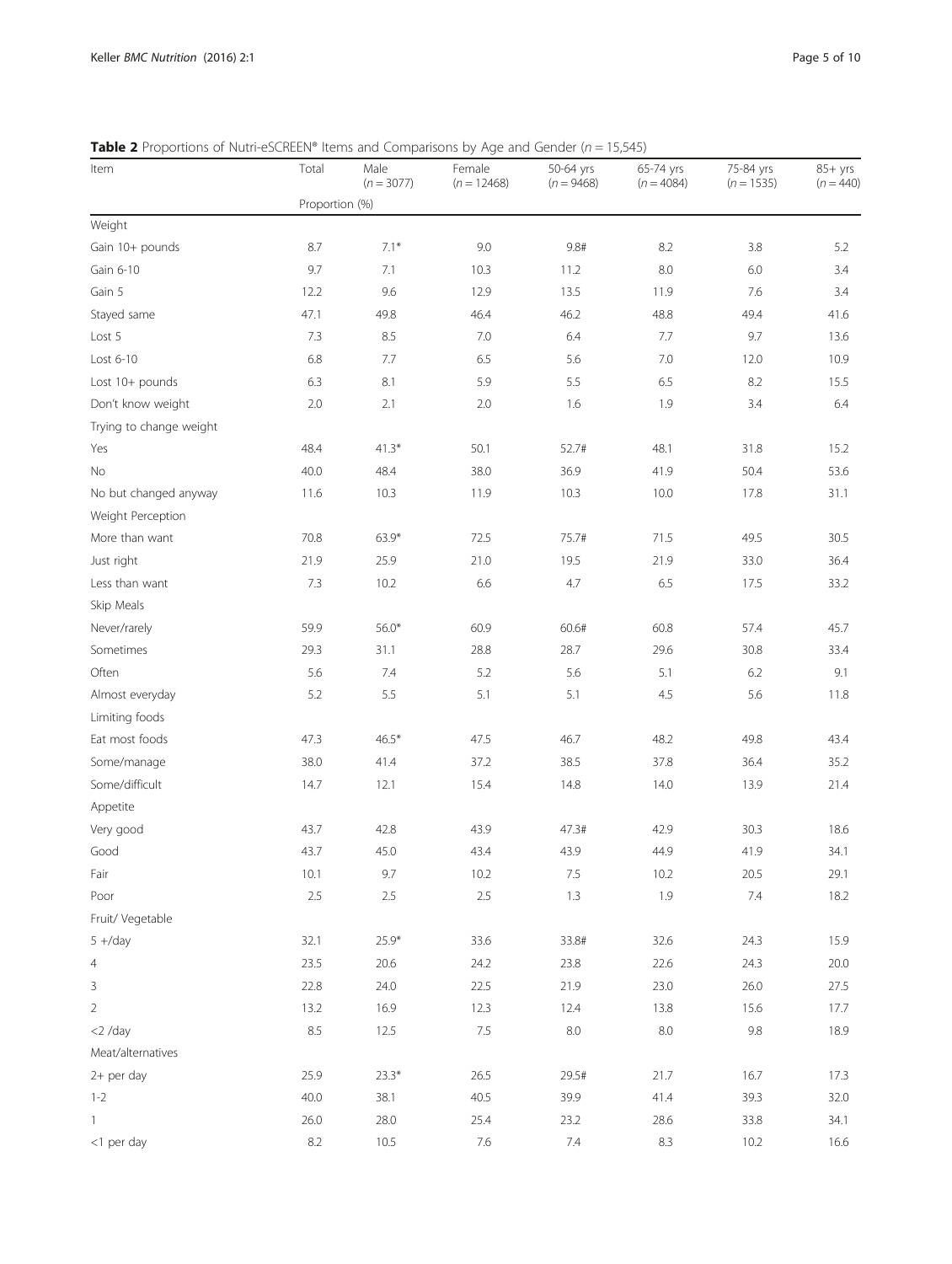**Table 2** Proportions of Nutri-eSCREEN® Items and Comparisons by Age and Gender ( $n = 15,545$ ) (Continued)

| Milk products/alt                 |      |         |         |         |         |         |      |
|-----------------------------------|------|---------|---------|---------|---------|---------|------|
| 3+ per day                        | 11.8 | $11.2*$ | 11.9    | 11.7    | 12.0    | 11.5    | 13.0 |
| $2 - 3$                           | 27.4 | 22.7    | 28.5    | 28.2    | 25.4    | 29.3    | 21.4 |
| $1 - 2$                           | 30.6 | 29.4    | 30.9    | 30.2    | 32.0    | 29.8    | 29.8 |
| 1                                 | 19.5 | 22.7    | 18.7    | 19.2    | 19.9    | 19.8    | 21.6 |
| <1 per day                        | 10.7 | 14.0    | 9.9     | 10.7    | 10.8    | 9.7     | 14.3 |
| Fluid                             |      |         |         |         |         |         |      |
| 8+ cups/day                       | 23.3 | $21.0*$ | 23.9    | 27.3#   | 20.0    | 11.6    | 8.6  |
| $5 - 7$                           | 43.6 | 42.0    | 44.0    | 43.6    | 45.5    | 40.8    | 33.4 |
| $3 - 4$                           | 26.1 | 28.4    | 25.5    | 23.4    | 28.0    | 33.9    | 38.0 |
| about 2                           | 5.5  | 6.2     | 5.3     | 4.4     | 5.1     | 11.0    | 12.3 |
| <2 cups/day                       | 1.6  | 2.4     | 1.4     | 1.2     | 1.4     | 2.7     | 7.7  |
| Swallowing difficulty             |      |         |         |         |         |         |      |
| Never                             | 62.4 | 61.8    | 62.6    | 67.2#   | 59.8    | 47.3    | 37.0 |
| Rarely                            | 23.7 | 25.3    | 23.3    | 21.3    | 25.5    | 32.2    | 28.6 |
| Sometimes                         | 12.4 | 11.0    | 12.7    | 10.5    | 13.2    | 18.1    | 25.9 |
| Often or always                   | 1.5  | 1.9     | 1.4     | 1.1     | 1.5     | 2.4     | 8.4  |
| Chewing difficulty                |      |         |         |         |         |         |      |
| Never                             | 71.6 | 69.6*   | 72.1    | 77.5#   | 69.9    | 51.6    | 30.9 |
| Rarely                            | 16.5 | 17.5    | 16.2    | 14.3    | 17.0    | 25.6    | 25.5 |
| Sometimes                         | 10.1 | 10.1    | 10.1    | 7.2     | 11.0    | 18.9    | 32.0 |
| Often or always                   | 1.8  | 2.7     | 1.6     | 0.9     | 2.1     | 3.9     | 11.6 |
| Use meal supplements              |      |         |         |         |         |         |      |
| Never or rarely                   | 81.9 | 79.0*   | 82.6    | 83.8#   | 82.5    | 74.2    | 61.6 |
| Sometimes                         | 15.3 | 17.7    | 14.7    | 13.7    | 15.2    | 22.3    | 25.0 |
| Often or always                   | 2.8  | 3.2     | 2.7     | 2.5     | 2.3     | 3.5     | 13.4 |
| Eats with others                  |      |         |         |         |         |         |      |
| Never or rarely                   | 14.7 | $14.4*$ | 14.8    | 11.6#   | 16.4    | 25.3    | 30.9 |
| Sometimes                         | 20.2 | 18.3    | 20.6    | 19.3    | 20.5    | 24.1    | 22.7 |
| Often                             | 16.6 | 19.1    | 16.0    | 19.4    | 12.6    | 11.6    | 12.0 |
| Almost always                     | 48.5 | 48.2    | 48.5    | 49.8    | 50.5    | 39.0    | 34.3 |
| Who prepares meals                |      |         |         |         |         |         |      |
| They do                           | 67.0 | $37.2*$ | 74.4    | 67.2#   | 69.7    | 64.8    | 46.6 |
| They share                        | 22.0 | 31.5    | 19.6    | 24.5    | 19.4    | 15.8    | 13.0 |
| Someone else does                 | 11.0 | 31.3    | 6.0     | 8.3     | 10.9    | 19.5    | 40.5 |
| Meal Preparation                  |      |         |         |         |         |         |      |
| Enjoy                             | 40.0 | $37.4*$ | 40.7    | 42.5#   | 41.3    | 28.7    | 14.8 |
| Sometimes a chore                 | 35.3 | 22.9    | 38.3    | 36.1    | 35.3    | 32.4    | 27.3 |
| Usually a chore                   | 13.7 | 8.4     | 15.0    | 13.0    | 12.6    | 19.5    | 17.5 |
| Satisfied with others cooking     | 9.3  | 28.4    | 4.6     | 7.1     | 9.9     | 16.1    | 28.9 |
| Not satisfied with others cooking | 1.7  | 2.9     | 1.4     | 1.2     | 1.0     | 3.4     | 11.6 |
| Grocery Difficulty                |      |         |         |         |         |         |      |
| Never or rarely                   | 83.4 | 86.9*   | 82.5    | 87.3#   | 83.2    | 68.6    | 52.5 |
| Sometimes                         | 12.1 | 9.1     | 12.8    | 9.7     | 12.1    | 23.0    | 25.9 |
| Often                             | 2.9  | 2.6     | $3.0\,$ | $2.0\,$ | $3.1\,$ | $6.2\,$ | 10.5 |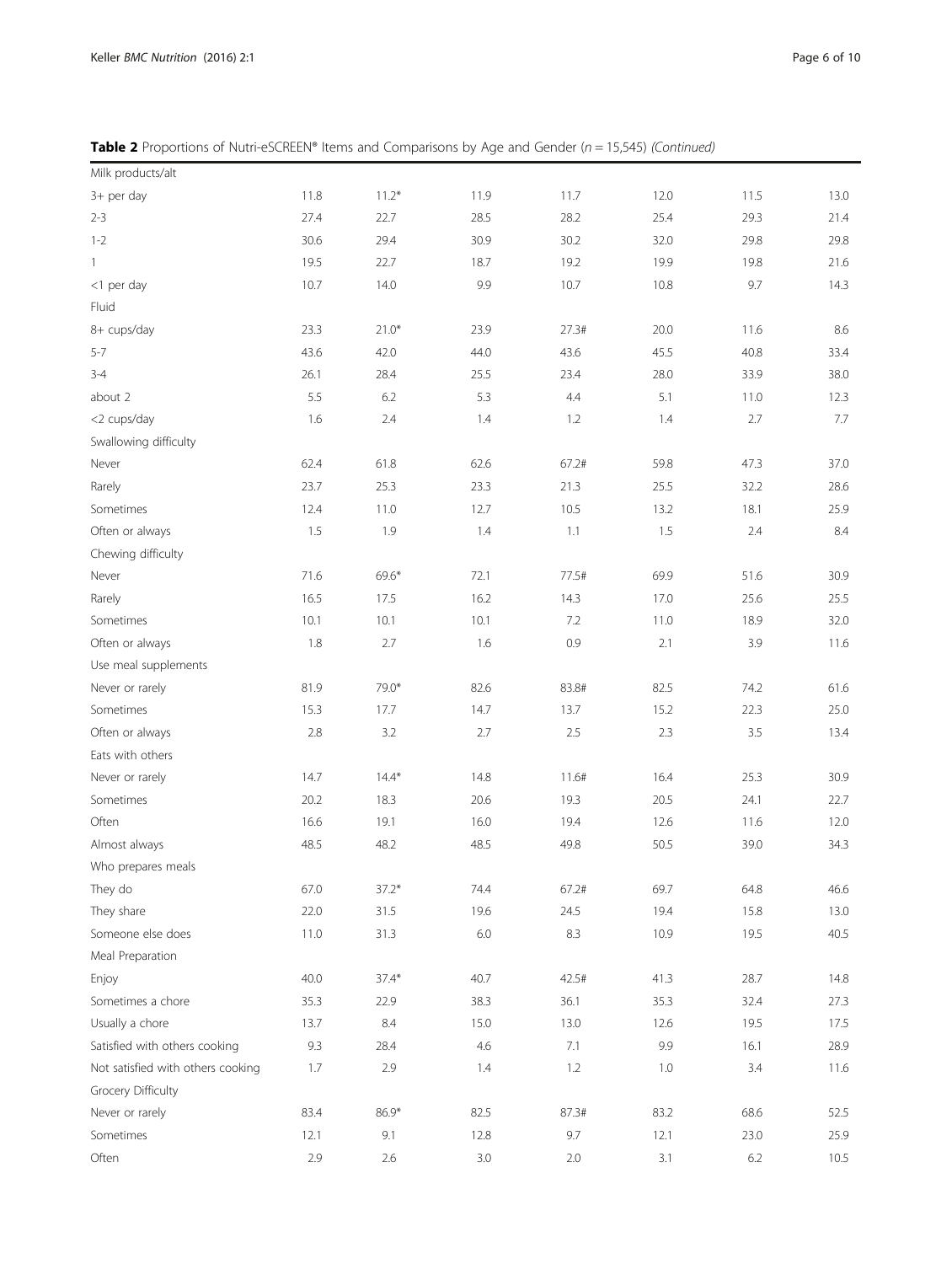| Always          | 1.6  | 1.4  | 1.6  |       | 1.5  | 2.2  | 11.1 |
|-----------------|------|------|------|-------|------|------|------|
| Total Score     |      |      |      |       |      |      |      |
| Mean            | 45.4 | 45.4 | 45.4 | 46.2  | 45.4 | 42.6 | 37.3 |
| SD              | 8.3  | 8.1  | 8.4  | 7.6   | 7.9  | 10.0 | 12.4 |
| Risk Score < 54 | 85.6 | 87.1 | 85.2 | 84.4# | 86.5 | 88.7 | 93.0 |
| Risk Score < 50 | 66.2 | 67.7 | 65.9 | 64.1# | 67.2 | 72.1 | 83.2 |
| Risk Score < 45 | 39.9 | 39.8 | 39.9 | 36.9# | 39.5 | 50.7 | 68.2 |

**Table 2** Proportions of Nutri-eSCREEN® Items and Comparisons by Age and Gender ( $n = 15,545$ ) (Continued)

\* gender comparison statistically significant difference at  $p < 0.0001$ 

# age comparison statistically significant difference at  $p < 0.0001$ 

for food difficulties ( $\chi^2$  = 819.4 *p* < 0.0001) than younger seniors. Poor appetite  $(\chi^2 = 1190.2 \ p < 0.0001)$  and chewing  $(\chi^2 = 1081.9 \ p < 0.0001)$  and swallowing difficulties  $(\chi^2 = 511.8 \ p < 0.0001)$  were also more common in older age groups. Not surprisingly, older age groups also had poorer consumption than younger age groups (fruit and vegetable:  $\chi^2 = 175.1$   $p < 0.0001$ ; meat and alternatives  $\chi^2$  = 287.7 p < 0.0001; fluid intake  $\chi^2$  = 592.1 p < 0.0001; meal replacement use:  $\chi^2$  = 314.9 *p* < 0.0001).

No statistically significant differences in risk score or risk cut-points were identified by gender, however several behaviours were different. Notably, women as compared to men, were more likely to have reported weight gain  $(\chi^2 = 97.5 \, p < 0.0001)$  and were trying to change their weight ( $\chi^2$  = 111.9 *p* < 0.0001), and they were more likely to believe that they were too heavy ( $\chi^2$  = 98.5 p < 0.0001). However, men were more likely to skip meals than women ( $\chi^2$  = 36.1 *p* < 0.0001) and have a poorer quality diet (milk products  $\chi^2$  = 91.8 *p* < 0.0001; fruit and veg  $\chi^2 = 174.1$   $p < 0.0001$ ; meat and alternatives  $\chi^2 =$ 44.9  $p < 0.0001$ ; fluid intake  $\chi^2 = 38.8$   $p < 0.0001$ ). Men also reported more chewing difficulties than women  $(\chi^2 = 22.1 \ p < 0.0001)$ . Men were more likely than women to eat in the company of others ( $\chi^2$  = 20.8 p < 0.0001) but were less involved in meal preparation  $(\chi^2 = 2096.3 \, p < 0.0001)$  and reported meal preparation  $(\chi^2 = 1775.3 \ p < 0.0001)$  and grocery shopping difficulty ( $\chi^2$  = 35.6 p < 0.0001) less often than women.

Other anticipated associations were also identified in the data. Appetite was significantly associated with skipping meals ( $\chi^2$  = 2759.3 *p* < 0.0001), and those with poor appetite were more likely to skip meals almost every day (43 % vs. very good appetite 2.8 %). Similarly, having difficulty with meal preparation was significantly associated with skipping meals ( $\chi^2$  = 696.9 *p* < 0.0001); of those who were not satisfied with others cooking, 15.1 % skipped meals every day as compared to those satisfied with others cooking (7 %). Those who enjoyed cooking were less likely to skip meals every day (3.5 %) as compared to those who usually found cooking a chore (11.1 % skipped every day). Grocery shopping difficulty was similarly associated and skipping meals ( $\chi^2$  = 1133.0

 $p < 0.0001$ ), where 29.4 % of those who reported difficulty skipped meals daily (in comparison to no difficulty, 4.2 % skipped). As expected, having difficulties with cooking and shopping were positively associated  $(\chi^2 = 1308.0 \, p < 0.0001).$ 

Appetite was positively associated with eating with others  $(x^2 = 712.1 \, p < 0.0001)$ ; 39.4 % of those with a poor appetite never or rarely ate with others, whereas only 11.3 % of those with a very good appetite typically ate alone. Eating with others was also associated with less skipping of meals ( $\chi^2$  = 804.1 *p* < 0.0001), and those who didn't know their weight were more likely to never/ rarely eat with others than those who were stable, gained or lost weight  $(\chi^2 = 216.8 \, p < 0.0001)$ . All food intake questions were positively associated with eating with others and thus higher reported intakes for these food groups (fruit and vegetables:  $\chi^2 = 613.9$   $p < 0.0001$ ; meat and alternatives:  $\chi^2 = 536.7$   $p < 0.0001$ ; milk products:  $\chi^2$  = 151.5  $p < 0.0001$ ).

Those who had difficulty swallowing or chewing were more likely to report a lower intake of meat and alternatives (swallowing:  $(\chi^2 = 200.6 \ p < 0.0001;$  chewing:  $\chi^2 =$ 389.9  $p < 0.0001$ ) and of fruits and vegetables (swallowing:  $\chi^2$  = 619.1 *p* < 0.001; chewing:  $\chi^2$  = 825.7 *p* < 0.0001). For example, of those who consumed two or more servings a day of meat and alternatives, only 1 % reported always having a problem with swallowing as compared to the 4.7 % having this problem who also consumed less than one serving a day. Of those who consumed five or more fruits and vegetables per day, 80.9 % never had a problem chewing. Not surprisingly, swallowing and chewing problems were highly and positively associated  $(\chi^2 = 3371.8 \ p < 0.0001).$ 

#### **Discussion**

This descriptive analysis of more than 15,000 older adult users of Nutri-eSCREEN® demonstrates not only that older adults are interested in self-management, but also that they report increasing nutrition challenges and risk behaviours with age. Prevalence of estimates on these risk behaviours needs to be interpreted with caution, as it is unlikely that those who chose to complete the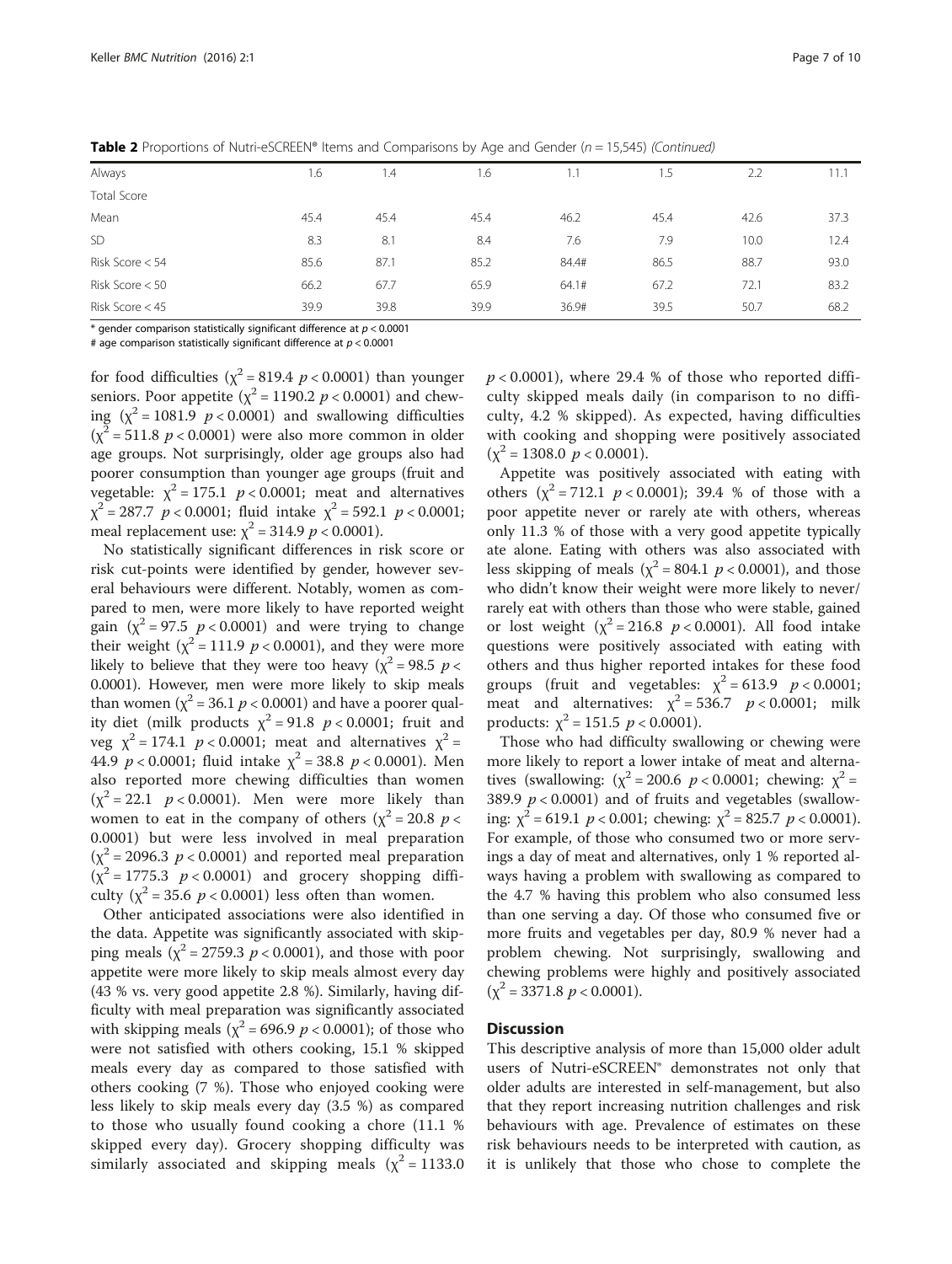questions, especially those who happened upon the site by internet search, are representative of the general older adult population in Canada. It is anticipated that these Nutri-eSCREEN® users were sufficiently motivated to complete the questionnaire and view their results [\[21](#page-8-0)]. Yet, the range of nutrition problems reported denotes that these users had some nutrition concerns. Compared to a population sample where the abbreviated (8-item) version of SCREEN II was administered during a telephone survey in over 15,000 older Canadian adults, the Nutri-eSCREEN® sample had fewer nutrition problems [[4\]](#page-8-0). For example the Statistics Canada sample had higher proportions than the Nutri-eSCREEN® sample for: poor (6.7 %) appetite; skipping meals everyday (14.7 %), and often having swallowing problems (6.6 %) [\[4](#page-8-0)]. Yet, Wham et al. [[25](#page-8-0)] who used the full version of SCREEN II in 85/86 year olds in New Zealand found lower proportions at high risk (49 %) than the Nutri-eSCREEN® sample of a similar age. The New Zealanders had higher proportions of at risk items such as chewing difficulty (22 %) and eating alone (49 %), but similar proportions for some items like unintentional weight loss (24 %) and limiting foods (20 %). This demonstrates the need to consider the various risk factors that characterize nutrition risk for a specific group of older adults rather than just the total score.

Another limitation of the prevalence estimates for risk factors is the assumption that users have been truthful in their responses. There is no way of knowing if the older adult themselves completed the questions. It is also not known if they truly represented their behaviours when answering the questions. For example, in prior use of SCREEN with community samples [[11, 15, 16\]](#page-8-0), no individual has had a score of 0. However, a few respondents in this Nutri-eSCREEN® sample had such a score. We do however know that Nutri-eSCREEN® results are comparable to self-administered SCREENII when the paper version is used. We have made the assumption that questions are answered truthfully; the associations identified are confirmed by presuppositions and theories around nutrition behaviours. Yet, use of administrative data such as this, must take into consideration the quality of this evidence when used for policy decisions.

This analysis has only provided a description of the usage of the site and the nutrition behaviours of users and how they compare among gender and age groups. Future work should formally evaluate the NutrieSCREEN® site. Prior research suggests that the greatest potential of internet sites such as Nutri-eSCREEN® is to raise awareness [[13, 14, 21\]](#page-8-0); behaviour change should not be an anticipated outcome from education sites such as this, especially when they are a single exposure [\[14](#page-8-0)]. As a first step, a formative evaluation to determine what

users do with the information they attain from NutrieSCREEN® and if they access other resources as a result of this exposure should be undertaken. For example, do they discuss nutrition issues with primary care providers or seek out services in their own community to support their nutrition?

Nutri-eSCREEN® provides tailored messages in addition to identifying where older adults need to improve their habits. Such tailored messages may support intentions to change behaviours [\[21](#page-8-0)] and have been shown to be key in changing behaviour in older adults, as they have unique knowledge needs and barriers to food intake [\[6](#page-8-0)]. In this analysis, almost all users did review these tailored messages. Prior work also suggests that well-designed nutrition education delivered through the internet can be as effective as in-person education for improving knowledge [[26](#page-9-0), [27](#page-9-0)]. The tailored educational messages are a noted benefit of Nutri-eSCREEN® and future evaluations should consider knowledge and attitudes changing as a result of use of the platform, as well as reported intentions to change their behaviour [[6, 21](#page-8-0)]. As only 10 % of users went beyond the site to resource pages, further evaluation of these tailored messages is essential. Web interventions can enhance motivation for change, yet positive intentions do not always result in behaviour change as this depends on self-efficacy and the environment in which the older adult lives and consumes food, which cannot be addressed with an internet application [[21](#page-8-0)]. More distal outcomes, such as weight loss or improved food intake may not show the same degree of change; relatively few internet applications have demonstrated longstanding behaviour change [\[13](#page-8-0)].

A key benefit of nutrition education and awareness programs like Nutri-eSCREEN® is the potential for large geographic reach [\[14, 21\]](#page-8-0). The majority of users were from Canada and specifically the province of Ontario, which is where EatRight Ontario, a partner in NutrieSCREEN® is based. Others within and outside Canada used Nutri-eSCREEN® demonstrating its potential for a large reach. Uptake of this platform in other countries requires some adaptation. For example, Nutri-eSCREEN® has been adapted for older adults in New Zealand and Australia. Modifications in food examples, as well as units for body weight and food/fluid consumption were required. Partnering with a credible sponsor who developed educational messages consistent with national recommendations and considered the cultural verities in food consumption, was also necessary. Older adult nutrition and eating behaviours are a priority for the EU public health agenda due to significant potential health and economic effects of malnutrition [\[28\]](#page-9-0); adapting NutrieSCREEN® for other regions, such as the EU is possible.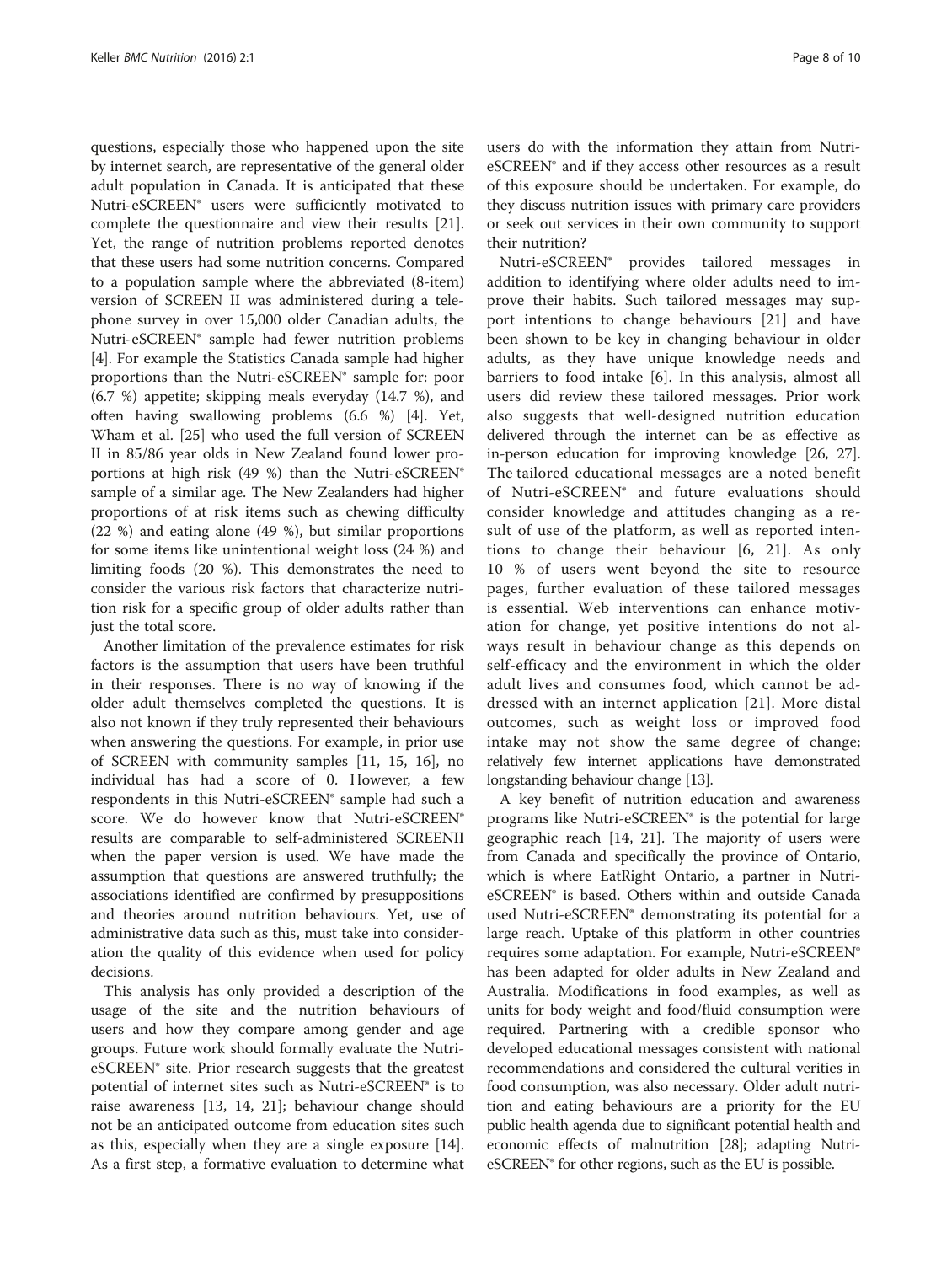<span id="page-8-0"></span>Specific efforts are needed to get older adults to realize that their nutrition behaviour is important to their health [[28](#page-9-0)–[30\]](#page-9-0). The time has come for inclusion of preventive practices, such as screening for nutrition risk and selfmanagement, into the routine care of older adults [\[31](#page-9-0)] and Nutri-eSCREEN® can be part of an integrated process. The gender, age and risk factor associations found in this study are consistent with prior work, further demonstrating the utility of Nutri-eSCREEN®. For example, prior work has found associations between poorer diet quality and inadequate dentition, increasing age, male gender, and fewer meals per day [[32](#page-9-0)–[35\]](#page-9-0). Persons at risk for chronic conditions such as those with pre-diabetes [\[29](#page-9-0)] could be key targets for Nutri-eSCREEN®. Nutri-eSCREEN® and other internet based applications cannot meet all audiences and nutrition education needs, but may be able to provide greater reach for stimulating awareness of eating habits and potentially leading to intentions to change behaviours. The practicality of how these up-stream self-management platforms can be used in conjunction with other forms of education and treatment requires further study, but shows promise [\[27\]](#page-9-0). Certainly, this study has demonstrated a significant interest among older adults for use of this technology for this purpose. Finally, public health and decision makers could also benefit from self-management sites such as Nutri-eSCREEN®; access to large amounts of data on older adult nutrition behaviours to examine trends is necessary to understand their needs when planning programs and policies to support their nutrition.

#### Conclusions

Nutri-eSCREEN® is a reliable internet platform for the identification of nutrition risk in older adults. Selfmanagement is needed to address upstream risk factors amenable to change in this segment of the population and this platform provides a viable mechanism for reaching a large proportion of older adults. Future work needs to include the evaluation of this tool to determine how older adults use the information and if knowledge, attitudes and intention to change behaviour occur. As well, providers should consider how Nutri-eSCREEN® can be integrated into primary health care systems.

#### Abbreviation

SCREENII: Seniors in the Community Risk Evaluation for Eating and Nutrition, Version II.

#### Competing interests

HK is the originator of SCREENII and in partnership with Dietitians of Canada and EatRight Ontario, developed Nutri-eSCREEN®.

#### Authors' contribution

HK conceived and conducted the analysis and wrote the full manuscript.

#### Acknowledgements

The author is grateful to Dietitians of Canada and EatRight Ontario, for the continued support and sponsorship of the Nutri-eSCREEN® site. The advisory group and older adults who participated in development and testing of the platform were instrumental in the success of the site and its final design. The author is partially funded as a Schlegel-University of Waterloo Research Institute for Aging, research chair in Nutrition and Aging.

#### Received: 4 August 2015 Accepted: 24 December 2015 Published online: 04 January 2016

#### References

- 1. Reuben DB, Greendale GA, Harrison GG. Nutrition screening in older persons. J Am Ger Soc. 1995;43:415–25.
- 2. Visvanathan R. Under-nutrition in older people: a serious and growing global problem! J Postgrad Med. 2003;49:352–60.
- 3. Broeska VE, Lengyel CO, Tate RB. Nutritional Risk and 5-Year Mortality of Older Community-Dwelling Canadian Men: The Manitoba Follow-Up Study. J Nutr Gerontol Geriatr. 2013;32(4):317–29.
- 4. Ramage-Morin PL, Garriguet D. Nutritional risk among older Canadians. Statistics Canada Catalogue no. 82-003-X. Health Reports. 2013;24(3):3–13.
- 5. Kirkwood TBL. Understanding ageing from an evolutionary perspective. J Intern Med. 2008;26(2):117–27.
- 6. Nicklett EJ, Kadell AR. Fruit and vegetable intake among older adults: a scoping review. Maturitas. 2013;75:305–12.
- 7. Johnson MA. Strategies to improve diet in older adults. Proc Nutr Soc. 2013;72:166–72.
- 8. Martin CT, Kayser-Jones J, Stotts N, Porter C, Froelicher ES. Nutritional risk and low weight in community-living older adults: a review of the literature (1995–2005). J Gerontol Series A: Biol Sci Med Sci. 2006;61(9):927–34.
- 9. Harris J, Felix L, Miners A, Murray E, Mchie S, Ferguson E, et al. Adaptive e-learning to improve dietary behaviour: a systematic review and costeffectiveness analysis. Health Tech Asses. 2011;15(37) DOI[:10.3310/hta15370](http://dx.doi.org/10.3310/hta15370)
- 10. Keller HH, Brockest B, Haresign H. Building capacity for nutrition risk screening. Nutr Today. 2006;41(40):164–70.
- 11. Keller HH, Hedley MR, Wong SS-L, Vanderkooy P, Tindale J, Norris J. Community organized food and nutrition education: participation, attitudes, and nutritional risk in seniors. J Nutr Health Aging. 2006;10(1):15–20.
- 12. Young K, Bunn F, Trivedi D, Dickinson A, Nutritional education for community dwelling older people: A systematic review of randomized controlled trials. Int J Nurs Stud. 2011;48:751–80.
- 13. Panagioti M, Richardson G, Murray E, Rogers A, Kennedy A, Newman S, et al. Reducing care utilization through self-management interventions (RECURSIVE): a systematic review and meta-analysis. Health Serv Del Res. 2014;2(54): doi[:10.3310/hsdr02540](http://dx.doi.org/10.3310/hsdr02540)
- 14. Cavill JL, Jancey JM, Howat P. Review and recommendations for online physical activity and nutrition programmes targeted at over 40s. Global Health Prom. 2012;19(2):44–53.
- 15. Keller HH, Østbye T. Nutritional risk and time to death; predictive validity of SCREEN© (Seniors in the Community Risk Evaluation for Eating and Nutrition). J Nutr Health Aging. 2003;7(2):274–9.
- 16. Keller HH, Goy R, Kane S-L. Validity and reliability of SCREEN II (Seniors In the Community: Risk Evaluation for Eating and Nutrition- version II). Eur J Clin Nutr. 2005;59:1149–57.
- 17. Keller HH, Haresign H, Brockest B. Process Evaluation: Bringing Nutrition Screening to Seniors (BNSS). Can J Diet Pract Res. 2007;68(2):86–91.
- 18. Janz NK, Becker MH. The Health Belief Model: A decade later. Health Educ Quarter. 1984;11(1):1–47.
- 19. Michie S, van Stralen MM, West R. The behaviour change wheel: A new method for characterising and designing behaviour change interventions. Implement Sci. 2011;6:42. doi[:10.1186/1748-5908-6-42.](http://dx.doi.org/10.1186/1748-5908-6-42)
- 20. Sandelowski M. Focus on Research Methods. Whatever happened to qualitative description? Res Nurs Health. 2000;23:334–40.
- 21. Brug J, Oenema A, Kroeze W, Raat H. The internet and nutrition education: challenges and opportunities. EJCN. 2004;59 Suppl 1:S130–139.
- 22. Ferney SL, Marshall AL. Website physical activity interventions: Preferences of potential users. Health Educ Res. 2006;21:560–6.
- 23. U.S. Department of Health and Humans Services. Usability Evaluation Basics. No date: [http://www.usability.gov/what-and-why/usability-evaluation.html.](http://www.usability.gov/what-and-why/usability-evaluation.html) Accessed July 4, 2015.
- 24. Reimer H, Keller HH, Tindale J. Learning you are at 'nutrition risk': seniors' experiences of nutrition screening. Eur J Aging. 2012;9:81–9.
- 25. Wham CA, Redwood KM, Kerse N. Validation of the nutrition screening tool 'Seniors in the Community: Risk Evaluation for Eating and Nutrition, version